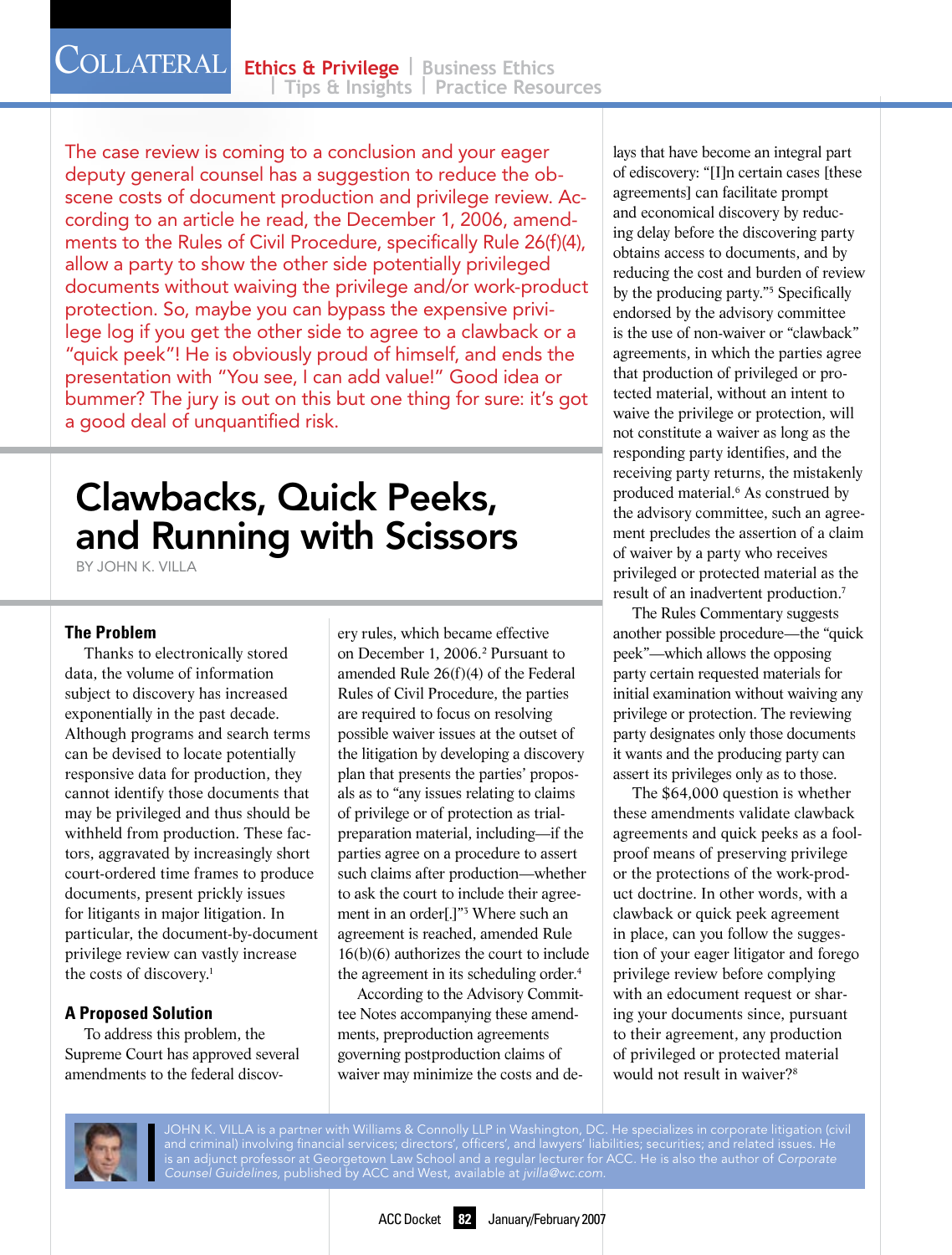#### **The Risks**

If only life were so easy. Unfortunately, such a construction of the amendments would render them substantive in nature—and contrary to the Rules Enabling Act,<sup>9</sup> which requires the approval of Congress for the creation, abolition, or modification of any evidentiary privilege.10 Recognizing this fact, the commentary to the amended rules coyly cautions that "[t]he proposed amendment does not address the substantive questions whether privilege or work product protections has been waived or forfeited[.] . . . The courts have developed principles to determine whether, and under what circumstances, waiver results from inadvertent production of privileged or protected information."11

To be a bit more direct, although the amended rules expressly endorse the use of clawback agreements, their efficacy "depend[s] on the substantive law of the jurisdiction in which the litigation is pending[,]"12 which, like the law on inadvertent disclosure and waiver,<sup>13</sup> varies widely among the jurisdictions.<sup>14</sup> Perhaps more important, even if the agreement would be binding on the parties to the litigation, its enforceability against third parties remains an open question.15 As one court has bluntly observed, "[a]bsent a definitive ruling on the waiver issue, no prudent party would agree to follow the procedures recommended in the proposed rule."16

#### **Belt and Suspenders?**

Despite the risks of inadvertent disclosure and doubts about the effectiveness of clawback agreements, one court has suggested an approach to mitigate the risk of waiver: The existence of a court order compelling production that incorporates a non-waiver agreement, and evidence that reasonable measures were undertaken to protect against waiver.17 Relying first on Rule 501 of the Federal Rules of Evidence and its grant of authority to federal courts "to define

new privileges by interpreting 'common law principles . . . in the light of reason and experience[,]'"18 the federal district court in Maryland then looked to Supreme Court Standard 512, which, as a proposed rule approved by the Supreme Court though not adopted by Congress, constitutes "evidence [of] the common law of privilege and therefore may be applied under Rule 501 if reason and experience make such application appropriate."19 Standard 512 precludes the admission of privileged material where its disclosure was either compelled erroneously or made without an opportunity to claim the privilege.<sup>20</sup>

Drawing on cases applying the principles of Standard 512 to the inadvertent disclosure of privileged material caused by an accelerated discovery schedule imposed by the court,<sup>21</sup> the Maryland federal court concluded that parties who have executed non-waiver agreements with respect to the production of electronic information could avoid third party claims of waiver under the following circumstances: (a) the party claiming the privilege took reasonable steps given the volume of electronically stored data to be reviewed, the time permitted in the scheduling order to do so, and the resources of the producing party; (b) the producing party took reasonable steps to assert promptly the privilege once it learned that some privileged information inadvertently had been disclosed, despite the exercise of reasonable measures to screen for privilege and, importantly; (c) the production had been compelled by court order that was issued after the court's independent evaluation of the scope of electronic discovery permitted, the reasonableness of the procedures the producing party took to screen out privileged material or assert post-production claims upon discovery of inadvertent production of privileged information, and the amount of time that the court allowed the producing party to spend on the production.22

According to the court, the foregoing method for preserving privilege claims falls "within the context of existing substantive privilege law, which the proposed rule changes cannot trump." Few litigants may be willing to rely upon the court's proposal in view of the current turmoil in the case law on the issue of waiver and the effect of clawback agreements.23

So what is a company to do? Review the status of clawback/nonwaiver jurisprudence in the jurisdiction where the case is pending. There may be little or no risk. New Rule 26(b)(4) may work.

Consider whether there are, or probably will be, other parties not currently involved in the litigation who may be interested in the possibility privileged documents. If not, your third party risk is greatly reduced!

Evaluate the costs of a privilege review. Agreements can exempt large groups of documents as privileged such that the cost of the review may become more acceptable.

Thank your deputy general counsel and tell him to keep reading the legal magazines. **K** 

*Have a comment on this article? Email* editorinchief@acc.com*.* 

#### **NOTES**

1. "[R]eviewing electronically stored information for privilege and work product protection adds to the expense and delay, and risk of waiver, because of the added volume, the dynamic nature of the information, and the complexities of locating potentially privileged information. Metadata and embedded data are examples of such complexities; they may contain privileged communications, yet are not visible when the information is displayed on a computer monitor in ordinary use or printed on paper." Judicial Conference of the United States, "Report of the Judicial Conference Committee on Rules of Practice and Procedure" (Sept. 2005) ("2005 Committee Report"), at C-24 to C-25, available at *www.uscourts*